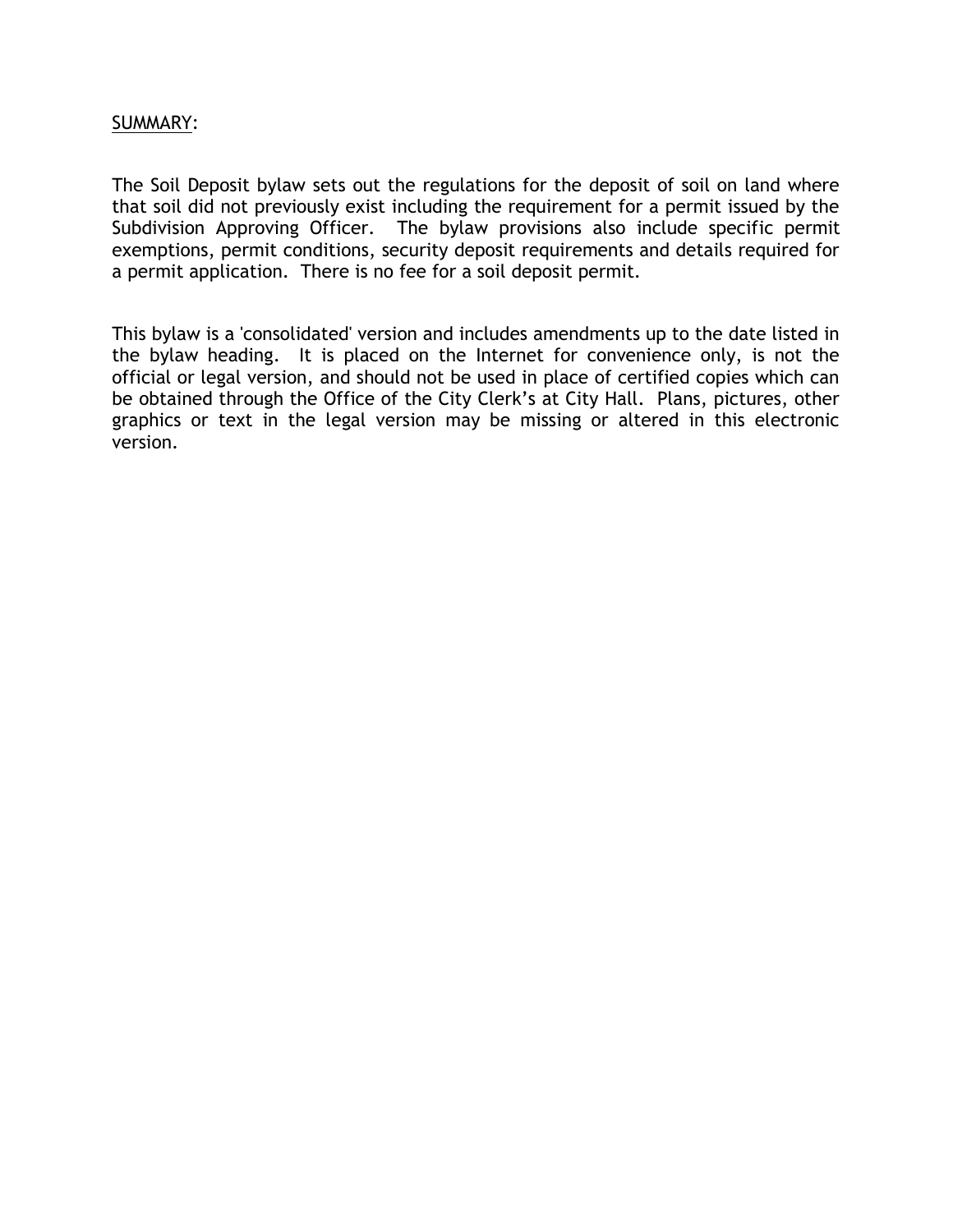#### **CITY OF KELOWNA BYLAW NO. 9612**

# **A bylaw to regulate the removal or deposit of soil within the City of Kelowna**

**WHEREAS** Section 8 (3) (m) of the *Community Charter*. 2003, c.26 provides that Council for the City of Kelowna may, by bylaw:

a) regulate, prohibit and impose requirements in the removal of soil and the deposit of soil or other material

**WHEREAS** Section 195 (1) of the *Community Charter.* 2003, c.26 provides that Council for the City of Kelowna may, by bylaw:

- a) impose rates or levels of fees for a permit required under a municipal bylaw for
	- i. the removal of soil from, or
	- ii. the deposit of soil or other material on any land in the municipality or in any area of the municipality;
- b) impose rates or levels of fees for the activities referred to in paragraph (a)

**NOW THEREFORE,** the Municipal Council of the City of Kelowna, in open meeting assembled, hereby enacts as follows:

- **1. TITLE**
- 1.1 This Bylaw may be cited as "Soil Removal and Deposit Regulation Bylaw No. 9612".

## **2. APPLICABILITY**

- 2.1 This Bylaw applies to all **lands** within the **City** of Kelowna.
- 2.2 Nothing in this Bylaw shall preclude anyone from complying with the provisions of any other local, provincial, or federal regulations or enactment.
- 2.3 Any enactment referred to herein is a reference to an enactment of British Columbia, and the regulations thereto, as amended, revised, consolidated or replaced from time to time, and any bylaw referred to herein is a reference to an enactment of the **Council** of the **City** of Kelowna, as amended, revised, consolidated, or replaced from time to time.
- 2.4 The following Schedules are attached to and form part of this Bylaw:
	- a) Schedule "A" Application
	- b) Schedule "B" Permit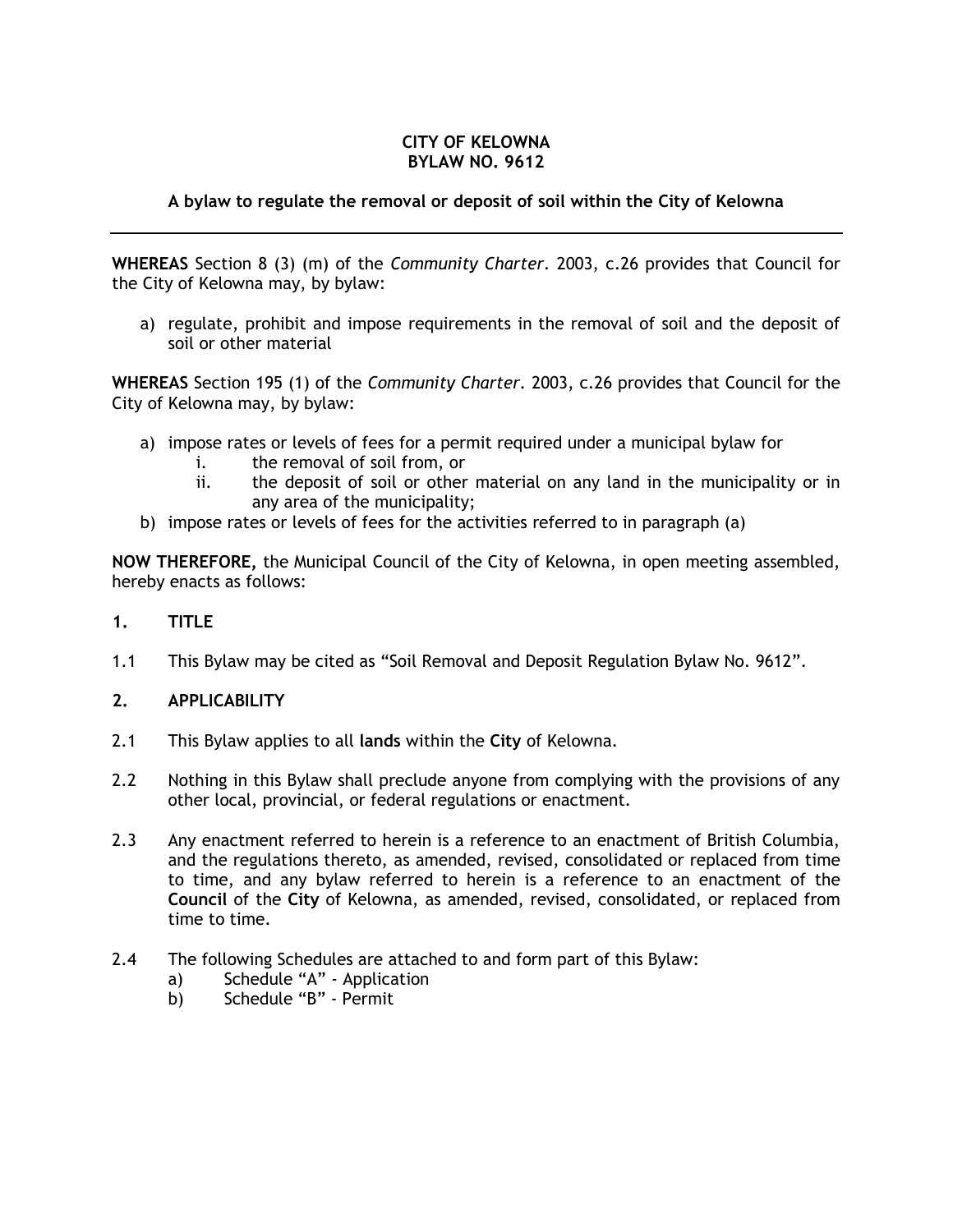#### **BL11647 amended this section:**

#### **3. DEFINITIONS**

3.1 In this Bylaw, unless the context otherwise requires:

**"Blasting"** means the use of explosives to fragment rock or hard soil as regulated by WorkSafe BC;

**"City"** means the **City** of Kelowna;

**"Council"** means the Municipal **Council** of the **City** of Kelowna;

**"Deposit"** means to place, store, **stockpile**, spill, or release directly or indirectly, **soil**  on any **land**, where that **soil** did not previously exist;

**"Director"** means the **Director** of Planning and Development Services, official signing authority or a duly authorized representative;

**"Highway"** means any public street, road, lane, bridge, or walkway but does not include a private easement on private property;

**"Land"** means any **land** within the boundaries of the **City** including **land** covered by lakes, streams, wetlands or **watercourses**;

**"Owner"** means the registered owner or owners of an estate in fee simple of the Lands.

**"Parcel"** means any lot, block, or other area in which **land** is held or into which **land** is subdivided but does not include a **highway**;

**"Permit"** means a **Permit** issued by the **Director** in accordance with Section 6 of this Bylaw;

**"Private Service Corridor"** means **land** accommodating the servicing of a building or facility with any water, sewer, energy, or communications system, which connects directly to or from any **highway**, municipal or other right-of-way, or municipal property;

**"Public Service Corridor"** means **land** accommodating the collection or distribution of any water, sewer, energy, or communication system, but excludes **private service corridors**;

**"Qualified Professional"** means a person registered with a professional association including the Association of Professional Engineers and Geoscientists of BC, the Corporation of the Province of British Columbia Land Surveyors, British Columbia Institute of Agrologists or other person who is qualified because of knowledge, training and experience to organize, supervise and perform the duties required in this bylaw;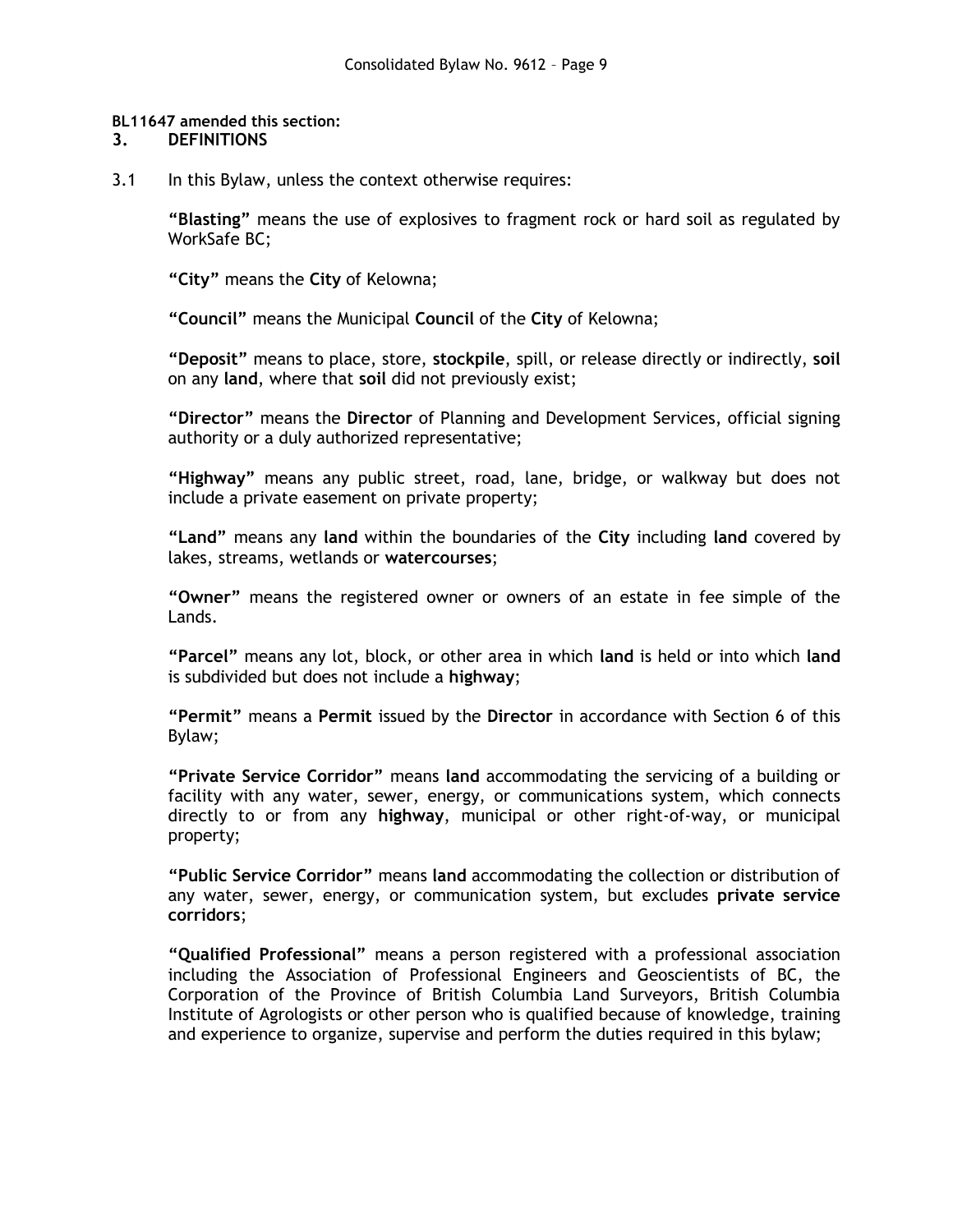**"Remove" or "Removal"** means the act of removing Soil from any Lands in the City, or from any area of the City, from where it existed or stood, which place or location shall include a stockpile or other storage facility;

**"Soil"** means **soil**, topsoil, sand, gravel, rock, silt, clay, peat, or any other substance of which land is composed, or any combination thereof that is clean, without contamination, natural, and non-compostable;

**"Stockpile"** means a man-made accumulation of **soil** held in reserve for future use, distribution or removal;

"**Subdivision Approving Officer**" means a person appointed by Council as Subdivision Approving Officer or Deputy Subdivision Approving Officer;

**"Watercourse"** means a natural **watercourse** or source of water supply, whether usually containing water or not, groundwater, and a lake, river, creek, spring, ravine, wetland and gulch.

## **4. RESTRICTIONS**

4.1 Except as otherwise permitted in this bylaw, no person shall **deposit** or **remove soil**, or undertake any action which results in the **deposit** or **removal** of **soil**, on any **land** within the **City** until a **Permit** for such **deposit** or **removal** is approved by the **Subdivision Approving Officer** pursuant to the provisions of this Bylaw.

**BL11647 amended sub-section 5.1:**

## **5. EXEMPTIONS FROM PERMIT REQUIREMENT**

The following permit exemptions do not apply to **Blasting**: a, b, e, f, h and i:

- 5.1 Notwithstanding Section 4, a **Permit** is not required where the **deposit** or **removal** of soil on that **land**:
	- (a) involves the movement of existing **soil** within the boundaries of a single legal **parcel**;
	- (b) involves less than 50 cubic metres of **soil** per **parcel** of **land** per calendar year;
	- (c) involves **stockpiles** on **land** where such use is permitted under the **City** of Zoning Bylaw No. 8000, and a valid business license for that use exists;
	- (d) **is required as part of** a concrete and asphalt plant operation where such use is permitted under the **City** of Kelowna Zoning Bylaw No. 8000, and a valid business license for that use exists;
	- (e) is in accordance with a valid Building Permit, Development Permit, and/or approved Site Grading Plan;
	- (f) is in accordance with a letter of Preliminary Layout Review as issued by the **City**'**s** Subdivision Approving Officer;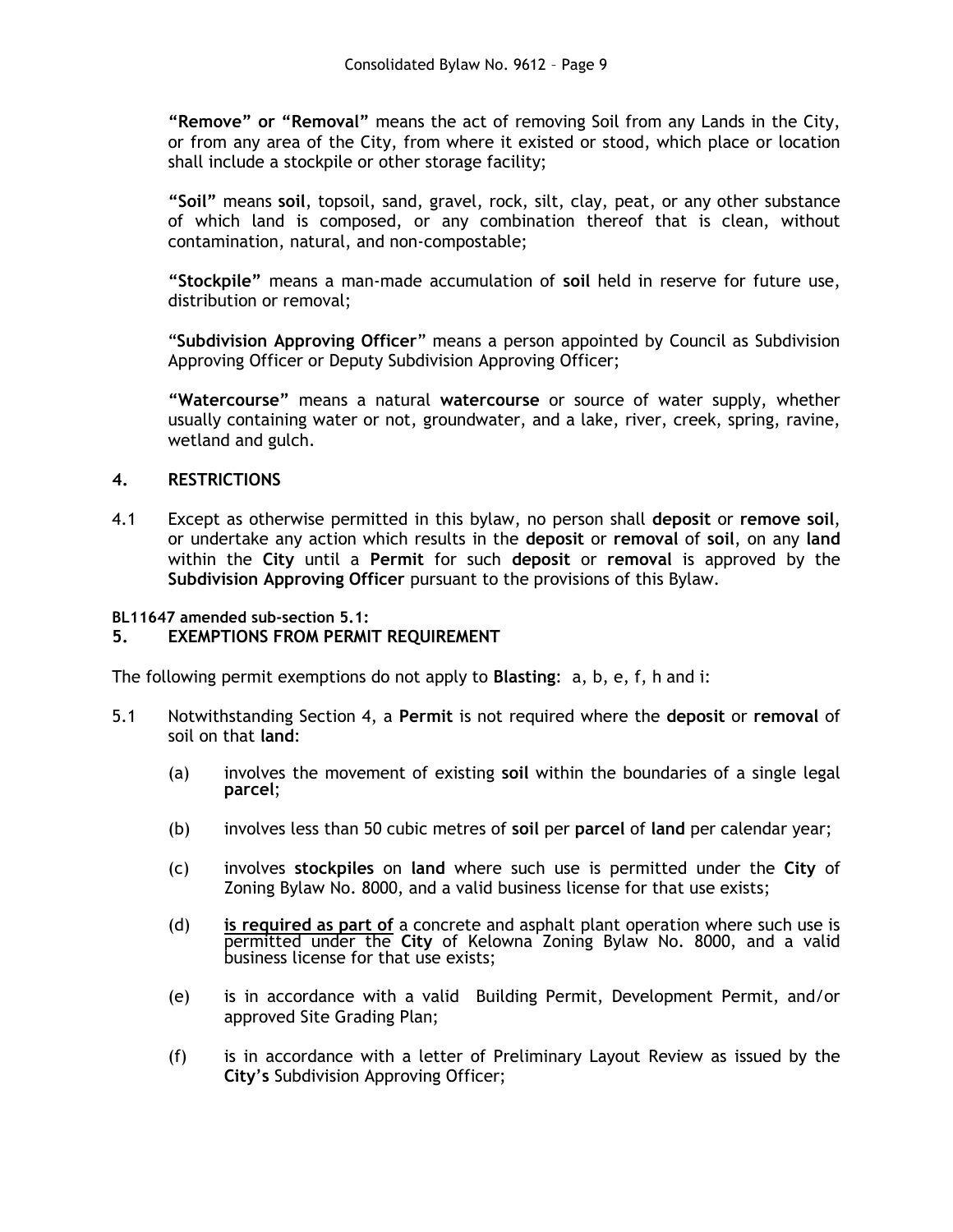- (g) is required for the regular operation and maintenance of a nursery or golf course and nursery;
- (h) is required to create or maintain a **private service corridor**, a driveway, or a paved parking area for which a building Permit or development Permit is not required, and which is necessary to accommodate a permitted use on the **land** in question;
- (i) occurs on a **highway** right-of-way, future **highway**, or forest service road as is necessary for the construction or maintenance of the **highway**;
- (j) is performed by an employee or agent of the **City** in the creation or maintenance of a public trail, park or recreation facility, in the reclamation of a disturbed area;
- (k) is required as part of a solid waste processing and disposal operation, including composting facilities, which has approval pursuant to federal, provincial or municipal regulations or bylaws;
- (l) is required as part of the clean-up or remediation of contaminated **soils** as directed and approved by the Ministry of Environment;
- (m) is required for the construction or maintenance of an on-site sewerage system for which a consultant's report by and approved industry professional has been provided to the City of Kelowna;

#### **6. PERMIT REQUIREMENTS**

- **BL11647 amended sub-section 6.1:** 6.1 Unless a requirement is waived by the **Subdivision Approving Officer**, every application for a **Permit** shall include detailed plans, data and specifications, in a satisfactory form, and the application shall contain (but not limited to) information with respect to the following matters:
	- (a) The legal description of the property including the name and address of the registered owner.
	- (b) Description of the type of soil or other material and the purpose for which the soil is to be removed or the soil or other material is to be deposited.
	- (c) A plot plan clearly identifying the area of land from which the soil is sought to be removed and deposited including all pertinent topographic features, including existing buildings, structures, **watercourses** and tree cover.
	- (d) A site grading plan including the proposed slopes which will be maintained upon project completion of the **soil deposit** or **removal**.
	- (e) The methods proposed to control the erosion of the banks after the **removal** or the **deposit.**
	- (f) The proposed methods of drainage control for the site during and after the **deposit** or **removal** operation.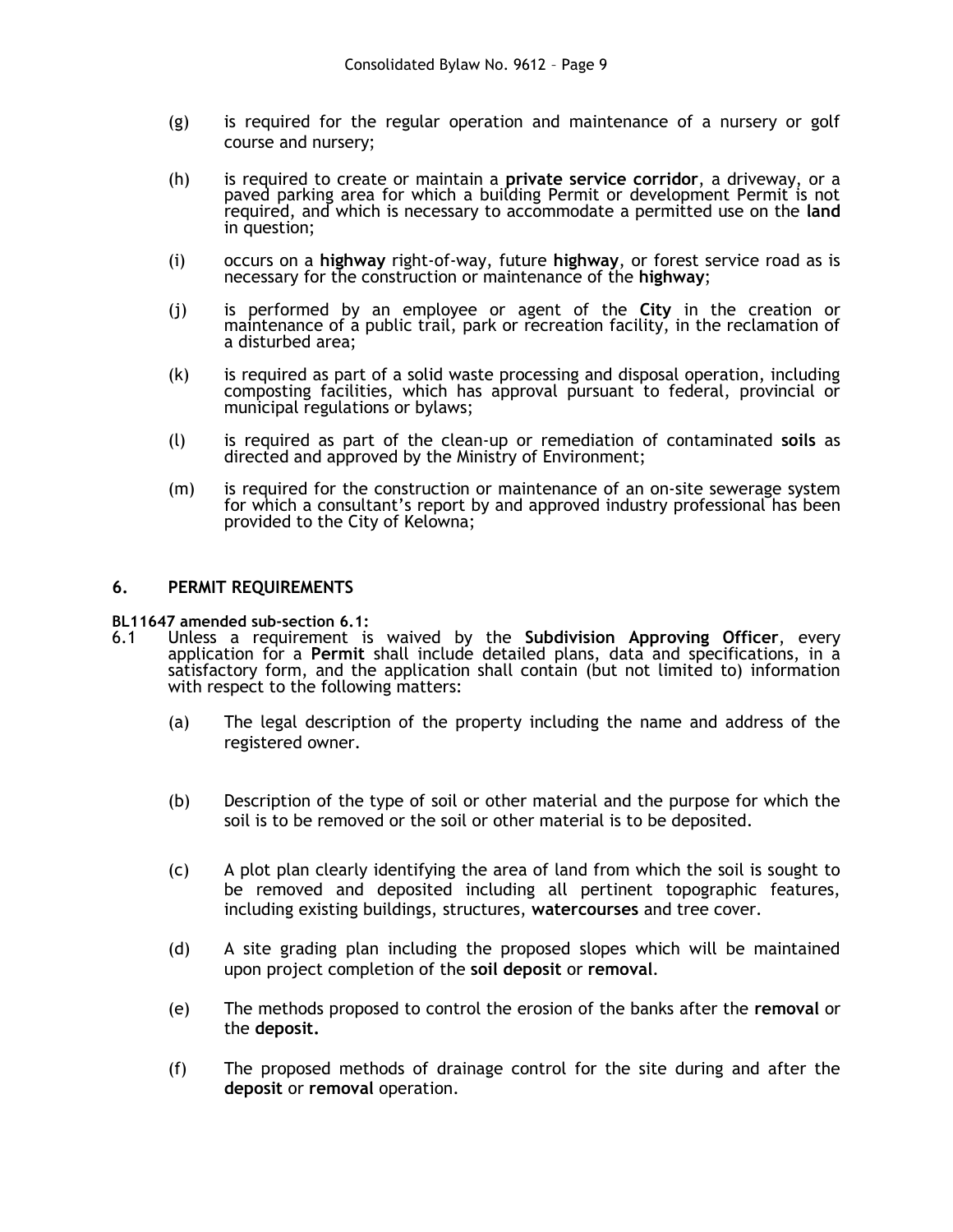- (g) The proposed methods of access to the site during the **deposit** or **removal**  operation, the proposed struck route for moving the **soil** and the frequency of trucking operations.
- (h) The proposed methods of noise and dust control during the **deposit** or **removal**  operation.
- (i) Outline of the proposed grading and rehabilitation of the proposed soil removal or soil and other material deposit on site during and upon completion of the proposed soil removal or soil and other material deposit operation, showing the correlation with the grades and vegetation cover of all adjacent lands.
- (j) Copies of any permits and approvals of Federal or Provincial authorities required by statute or regulation in connection with the proposed soil removal or soil and other material deposit operation.
- (k) Where **Blasting** is proposed the following Shall apply:
	- 1. Shall adherence to WorkSafe BC Regulations and Requirements;
	- 2. Shall follow the recommendations for community notification and monitoring contained within the Best Practices Guide for Urban Blasting Operations produced by the Western Canada Chapter of the International Society of Explosive Engineers;
	- 3. Permit Application submission to include:
		- a. Plan of the area to be blasted including separation distances from adjacent lands and buildings;
		- b. Blasters contact information;
		- c. Proof of WCB certification;
		- d. Proof of insurance;
		- e. Proposed Community Notification Plan and copies of proposed notices; and
		- f. Blast Monitoring Plan including submission of monitoring results to the City.

## **BL11647 amended sub-section 6.2:**

- 6.2 In addition to the above mentioned requirements, the **Subdivision Approving Officer** may require the following:
	- (a) An erosion and sediment control plan prepared by a qualified professional.
	- (b) An Environmental Assessment and/or a geotechnical and/or a hydrology report prepared by a qualified professional.
	- (b) Environmental or geotechnical monitoring contract to document compliance with the conditions of the soil deposit or removal permit.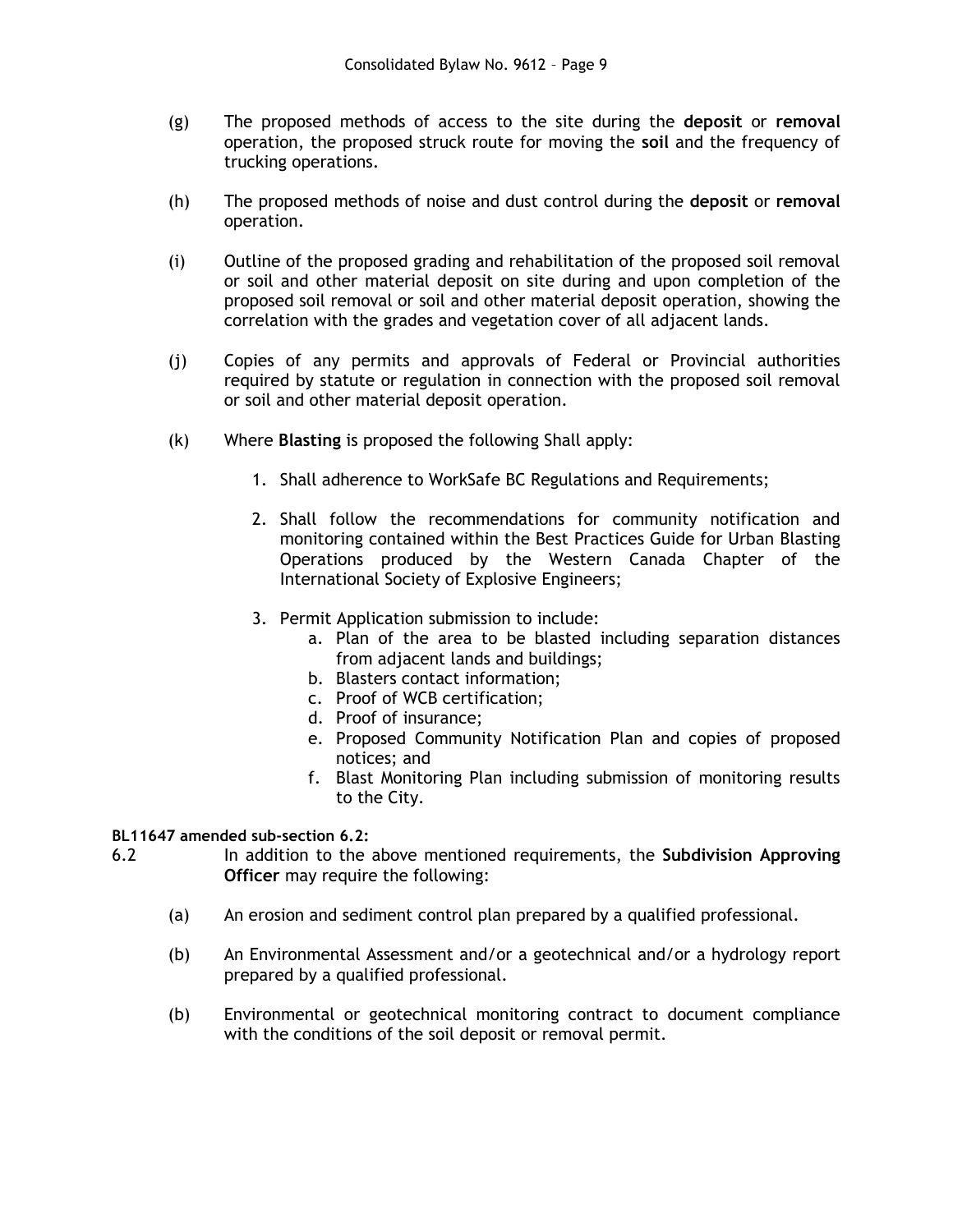- (e) A performance security deposit in the amount of 125% of the estimated cost to implement monitoring plans and recommendations of the qualified professional.
- (f) Information pertaining to the proximity of drinking water sources and third party oversight for activities conducted in sensitive drinking water source areas.
- (g) For **Blasting** additional notification may be required including additional advance community notices and additional area signage.

#### **BL12351 amended section 6.3**

- 6.3 The Permit will identify conditions, including the time period and location of the activities being allowed by the Permit. A Permit fee is required as per the Development Application Fees Bylaw, as amended from time to time. Permit applications made after soil removal or deposit activities have commenced will be charged an application fee levied at twice the current year's application fee.
- 6.4 Application for a **Permit** shall be made to the **Subdivision Approving Officer**, and the **Subdivision Approving Officer** may refuse to issue a **Permit** if the plans, data and specifications do not meet satisfactory requirements of this Bylaw or if the proposed **removal** or **deposit** of soil or other material will or is reasonably likely to:
	- a) damage, destroy, obstruct, divert or impede the flow of or otherwise injuriously affect any **watercourse**, ditch, drain, sewer or other water utility, existing statutory right-of-way, covenant areas, structures or other improvements on the land or on any adjoining or reasonably adjacent land, whether privately or publicly owned;
	- b) contravene any Bylaw of the **City**;
	- c) threaten the health of drinking water, health, safety or welfare of the public or be otherwise contrary to the public interest;
	- d) result in the use of the lands in a manner inconsistent with the current zoning or the future land use as designated in the Official Community Plan for the lands;
	- e) adversely affect the air, light or view of adjoining or adjacent properties, or it substantially alters the appearance and nature of the surrounding area.
- 6.5 Unless a provision is waived or modified by the **Subdivision Approving Officer**, a **Permit** issued pursuant to this Bylaw shall be subject, at minimum, to the following conditions:
	- (a) All damage to municipally or privately-owned drainage facilities, **highways**, or **lands**, or other municipally or privately-owned property, or natural **watercourses**, resulting from the **removal** or **deposit**, or any activities related directly to the **removal** or **deposit**, shall be repaired by the Permittee.
	- (b) All drainage facilities and natural **watercourses** shall be kept free from silt, clay, sand, rubble, debris, gravel and any other matter or thing originating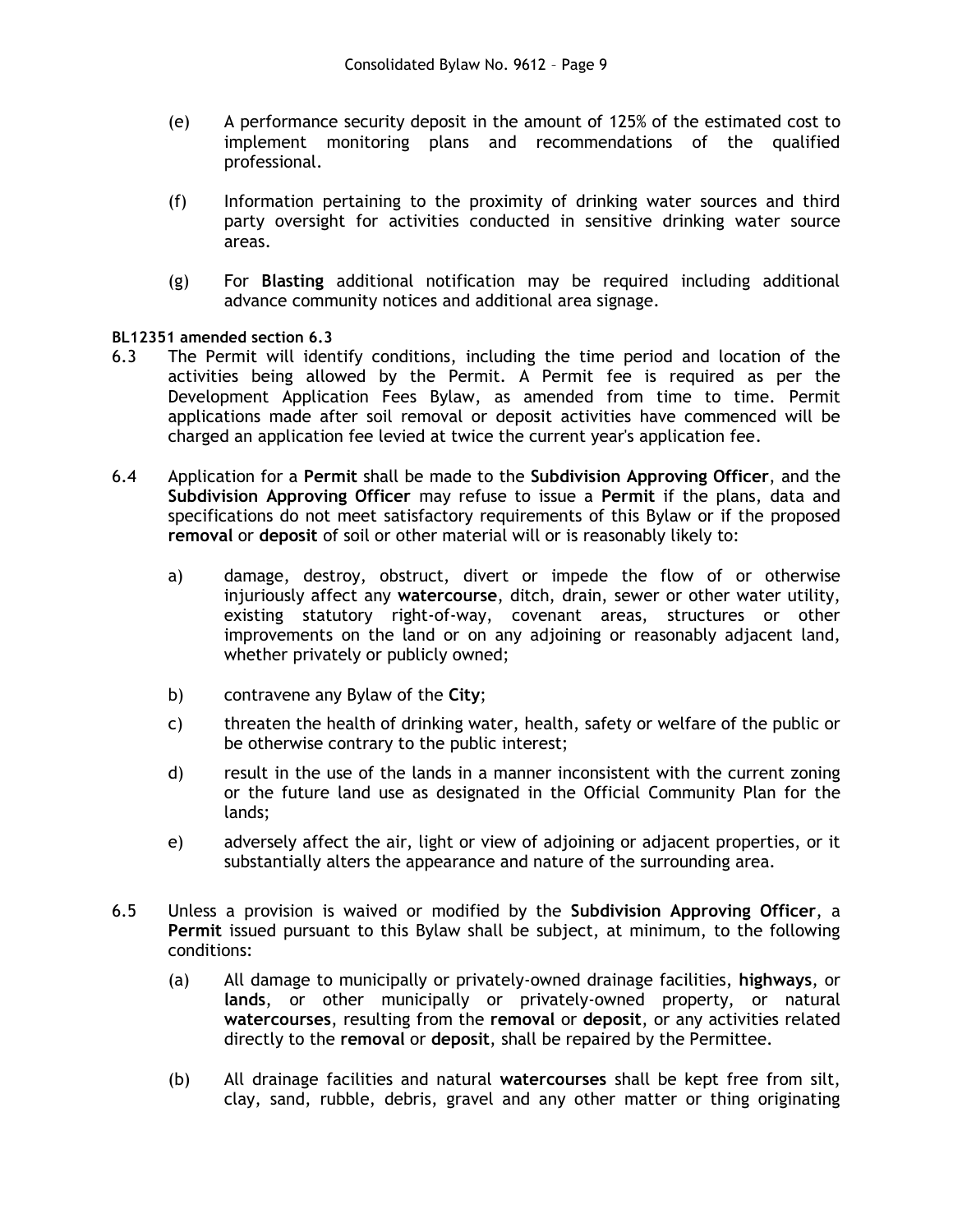from any movement of soil and causing obstruction to such drainage or natural **watercourses.**

- (c) The **deposit** or **removal** operations shall not encroach upon, undermine or physically damage any property.
- (d) No natural **watercourse** shall be altered or diverted, except with the approval of the Ministry of Environment.
- (e) The finished slope of the **deposit** shall have a maximum slope of 2:1
- (f) The finished slope of the **deposit or removal** shall respect the natural contour of the surrounding area.
- (g) No person engaged in the soil **removal** or **deposit** operation shall cause or permit dust or dirt to escape therefrom so as to constitute a nuisance to any other person.
- (h) Only clean, non-contaminated, natural and non-compostable soil may be **removed** or **deposited**.
- (i) The size and configuration of the **removed** or **deposited** soil shall not adversely affect the air, light or view of adjoining or adjacent properties, nor shall it substantially alter the appearance and nature of the surrounding area.
- (j) Except as certified by a Registered Professional with expertise in geotechnical engineering or except as provided on an accepted Lot Grading Plan, a cut on a parcel that is steeper than one vertical to one horizontal with a total height greater than 1.2 metres that is created by excavation is prohibited.
- (k) Except as certified by a registered professional with expertise in geotechnical engineering or except as provided on an accepted Lot Grading Plan, a fill placed on a parcel that is steeper than one vertical to two horizontal with a total height greater than 1.2 metres that is created by fill is prohibited
- (l) No person shall deposit **soil** so as to raise the elevation of a legal **parcel** more than 1.2 metres above the natural grade of an abutting property, except as required by the Subdivision Approving Officer for flood protection.
- 6.6 No permit issued pursuant to this Bylaw or any interest herein shall be transferred or assigned. Where a permit holder sells, transfers or otherwise disposes of his/her interest in the land in respect of which a subsisting permit has been issued, he/she shall forthwith cease the soil **removal** or material **deposit** operations thereon and the permit shall become void and of no effect and shall be returned to the **Subdivision Approving Officer.**
- 6.7 The **Subdivision Approving Officer** may require as-built drawings and a completion certificate prepared by a Registered Professional Engineer for the Province of British Columbia, for the **deposit** as a condition of the **Permit**.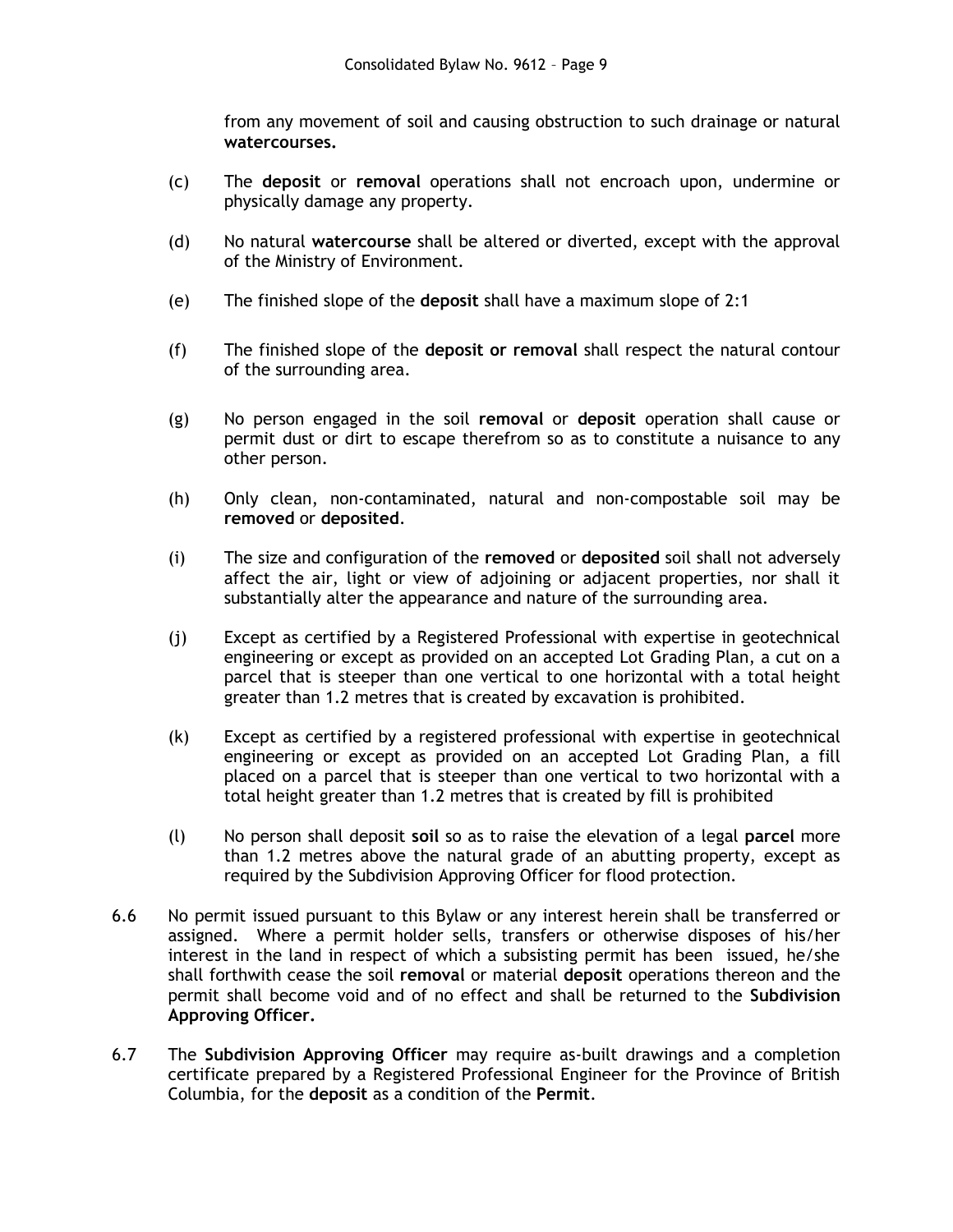- 6.8 A **Permit** only applies to the deposit area(s) as specifically set out and described in the **Permit**.
- 6.9 During the currency thereof, each permit issued pursuant to this Bylaw shall be visibly displayed in a protected, accessible, conspicuous position upon the lands referred to therein and shall be made available upon request.

# **7. ENFORCEMENT**

- 7.1 In the event of a breach of any provision of this Bylaw or any permit issued pursuant hereto, the **City** or its agents may issue a fine to:
	- a) the permit holder;
	- b) the owner or occupier of lands from or upon which soil is being **removed** or **deposited**;
	- c) any person engaged in the soil **removal** or deposit operation or either of them, a notice of such breach. Every person receiving such notice shall forthwith cease and desist from all soil **removal** or material **deposit** operations, and every owner or occupier of land upon receiving a notice of a breach shall thereupon cease to permit any further **removal** of soil or **deposit** of soil or other material from or upon the sail lands, until such breach is remedied to the satisfaction of the **City**.
- 7.2 Any person who does not comply with this bylaw or the conditions of a **Permit** shall, in addition to any penalties levied by this bylaw, be required to compensate for any resultant damage to **City** and Provincial drainage facilities, **highways**, or other **City** or Provincial property or facilities.
- 7.3 If a person does not comply with this bylaw or **Permit** conditions, the **City**, its agents, or contractors may enter upon the **lands** where the non-compliance has occurred and carry out any works required to remedy such non-compliance, or repair any resultant damage.
- 7.4 Any person who does not comply with this bylaw or **Permit** conditions shall, upon summary conviction, be liable to a penalty up to ten thousand dollars (\$10,000.00) for each offence.
- 7.5 Where an offence is a continuous one, each day that the offence is continued shall constitute a separate offence.

## **8. STOP WORK ORDER**

8.1 The Subdivision Approving Officer may direct the immediate suspension or correction of all or a portion of the soil deposit activities by attaching a stop work order notice on the property whenever it is found that the work is not being performed in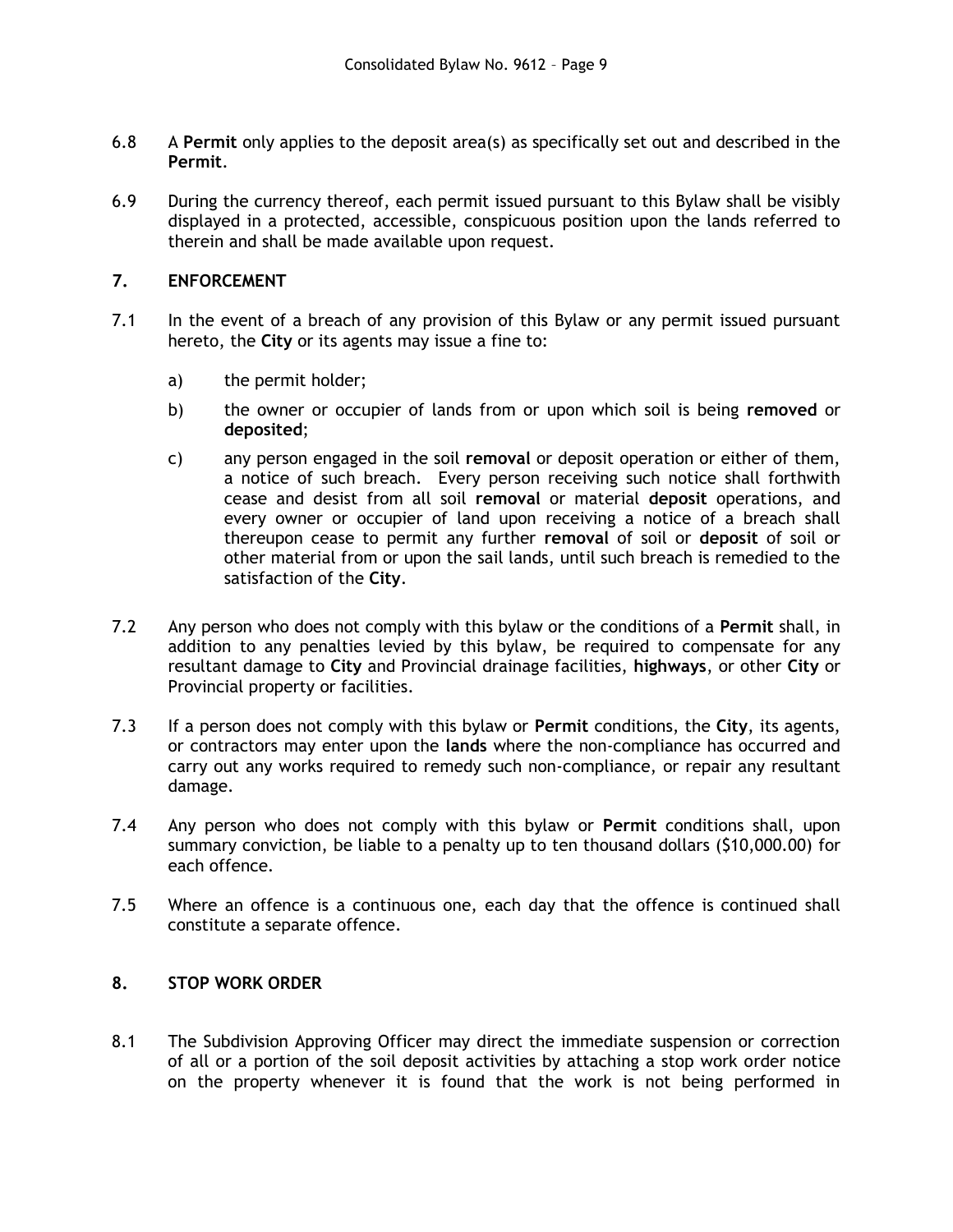accordance with the requirements of Soil Bylaw No. 9612 or of this of any bylaw of the City.

8.2 The notice referred to in section 8.1 shall remain posted on the property until that which is contrary to the regulations has been remediated to the satisfaction of the Subdivision Approving Officer.

## **9. RE-CONSIDERATION**

- 9.1 Where an applicant or **owner** of property subject to a decision made by the **Subdivision Approving Officer** pursuant to Section 4 or 6 of this bylaw is dissatisfied with the decision, the applicant or **owner** may apply to the **Council** for reconsideration of the matter within 30 days of the decision being communicated to them.
- 9.2 An application for re-consideration must be delivered in writing to the City Clerk and must set out the grounds upon which the applicant considers the requirement or decision of the **Subdivision Approving Officer** is inappropriate and what, if any, requirement or decision the applicant considers the **Council** ought to substitute.
- 9.3 The City Clerk must place each application for re-consideration on the agenda of a regular meeting of **Council** to be held not earlier than two weeks from the date the application for re-consideration was delivered, and must notify the applicant and any other party who the City Clerk reasonably considers may be affected by the reconsideration, of the date of the meeting at which the re-consideration will occur.
- 9.4 At the meeting, the **Council** may hear from the applicant and any other person interested in the matter under re-consideration who wishes to be heard, and may either confirm the requirement or decision of the **Subdivision Approving Officer or Designate** or substitute its own requirement or decision.

## **10. SEVERABILITY**

10.1 If any section, subsection, clause or phrase of this bylaw is for any reason held to be invalid or illegal by a decision of any Court of competent jurisdiction it shall be severable. Such a decision shall not affect the validity of the remaining sections, subsections, clauses or phrases of this Bylaw.

## **11. REPEAL**

11.1 City of Kelowna Soil Deposit Bylaw No. 8504 and No. 6933, and all amendments thereto, are hereby repealed.

## **12. EFFECTIVE DATE**

12.1 This bylaw shall take full force and effect upon the date of adoption.

Read a first, second and third time by the Municipal Council this 21<sup>st</sup> day of September, 2009.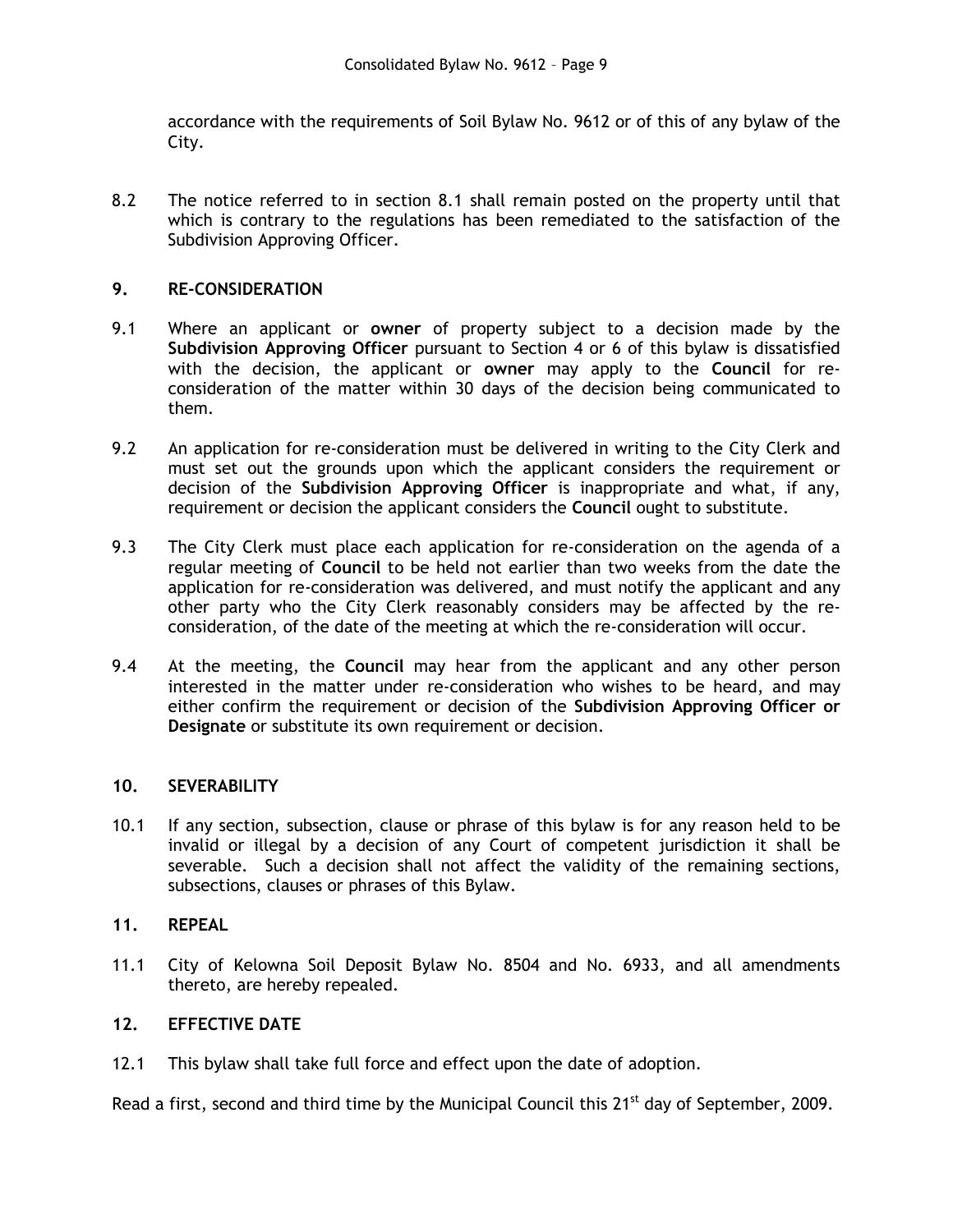Deposited with the Minister of Health this 6<sup>th</sup> day of October, 2009.

Re-Deposited with the Minister of Health this 24<sup>th</sup> day of November 2009.

Amended at third reading this 14<sup>th</sup> day of December, 2009.

Adopted by the Municipal Council of the City of Kelowna this 11<sup>th</sup> day of January, 2010.

"Sharon Shepherd"

Mayor

"Stephen Fleming"

City Clerk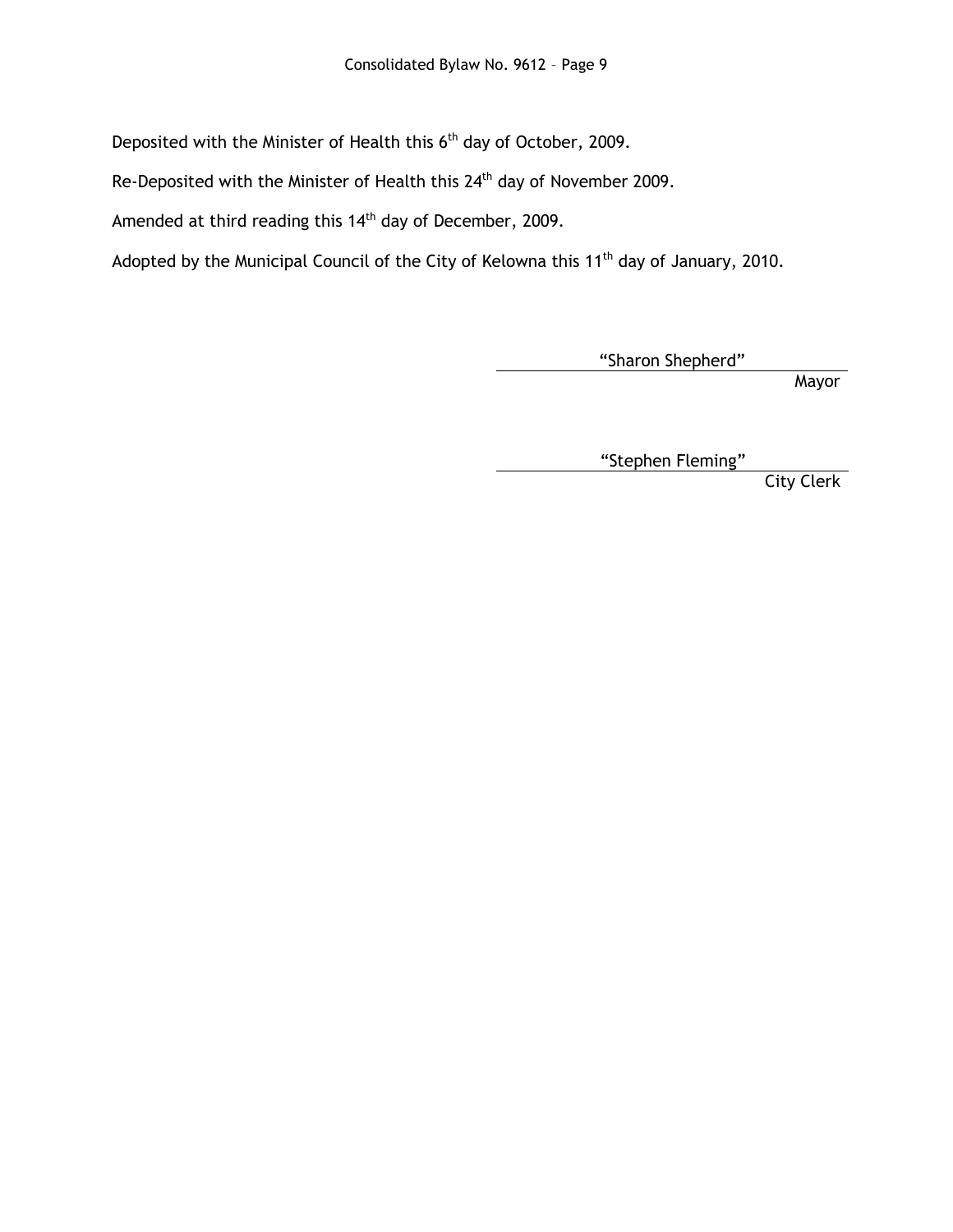**BL11647 amended Schedule A:**

Schedule A – Application for Soil Deposit or Removal Permit Bylaw No. 9612

| APPLICATION FOR PERMIT SOIL DEPOSIT OR REMOVAL                                       |  |                                                                                                                                                                                              |  |  |  |  |  |  |  |
|--------------------------------------------------------------------------------------|--|----------------------------------------------------------------------------------------------------------------------------------------------------------------------------------------------|--|--|--|--|--|--|--|
|                                                                                      |  |                                                                                                                                                                                              |  |  |  |  |  |  |  |
|                                                                                      |  |                                                                                                                                                                                              |  |  |  |  |  |  |  |
|                                                                                      |  | For a list of exemptions from this Permit refer to section 5 of Bylaw 9612.                                                                                                                  |  |  |  |  |  |  |  |
|                                                                                      |  | If your property is located within the Agricultural Land Reserve it may be necessary to<br>first gain approval from the BC Agricultural Land Commission.                                     |  |  |  |  |  |  |  |
| 1. Applicant Information                                                             |  |                                                                                                                                                                                              |  |  |  |  |  |  |  |
|                                                                                      |  |                                                                                                                                                                                              |  |  |  |  |  |  |  |
|                                                                                      |  |                                                                                                                                                                                              |  |  |  |  |  |  |  |
| 2. Legal Description of Land                                                         |  |                                                                                                                                                                                              |  |  |  |  |  |  |  |
|                                                                                      |  |                                                                                                                                                                                              |  |  |  |  |  |  |  |
|                                                                                      |  |                                                                                                                                                                                              |  |  |  |  |  |  |  |
| 3. Land Ownership (if different from above)                                          |  |                                                                                                                                                                                              |  |  |  |  |  |  |  |
|                                                                                      |  |                                                                                                                                                                                              |  |  |  |  |  |  |  |
| 4. Fill Origin - Please provide address of property where soil is originating from   |  |                                                                                                                                                                                              |  |  |  |  |  |  |  |
| 5. Soil Removal / Deposit Information                                                |  |                                                                                                                                                                                              |  |  |  |  |  |  |  |
| Estimated quantity of soil to be removed/deposited: ______________ cubic metres.     |  |                                                                                                                                                                                              |  |  |  |  |  |  |  |
|                                                                                      |  |                                                                                                                                                                                              |  |  |  |  |  |  |  |
| <b>6.</b> The subject property $15 / 15 NOT$ located within the ALR (please circle). |  |                                                                                                                                                                                              |  |  |  |  |  |  |  |
|                                                                                      |  |                                                                                                                                                                                              |  |  |  |  |  |  |  |
| Submission Requirements - Please attach to the Soil Removal/Deposit Application Form |  |                                                                                                                                                                                              |  |  |  |  |  |  |  |
| $\Box$ A letter outlining why and where the soil is to be removed and deposited.     |  |                                                                                                                                                                                              |  |  |  |  |  |  |  |
| roads, trees)                                                                        |  | $\Box$ A site plan clearly identifying the area of land from which the soil is sought to be removed<br>and deposited including all pertinent topographic features (structures, watercourses, |  |  |  |  |  |  |  |

 $\square$  The proposed methods of access to the site during the removal and deposit operation, the proposed truck route for moving the soil and the frequency of trucking operations. (Please contact the City's Transportation Division for designated truck route information).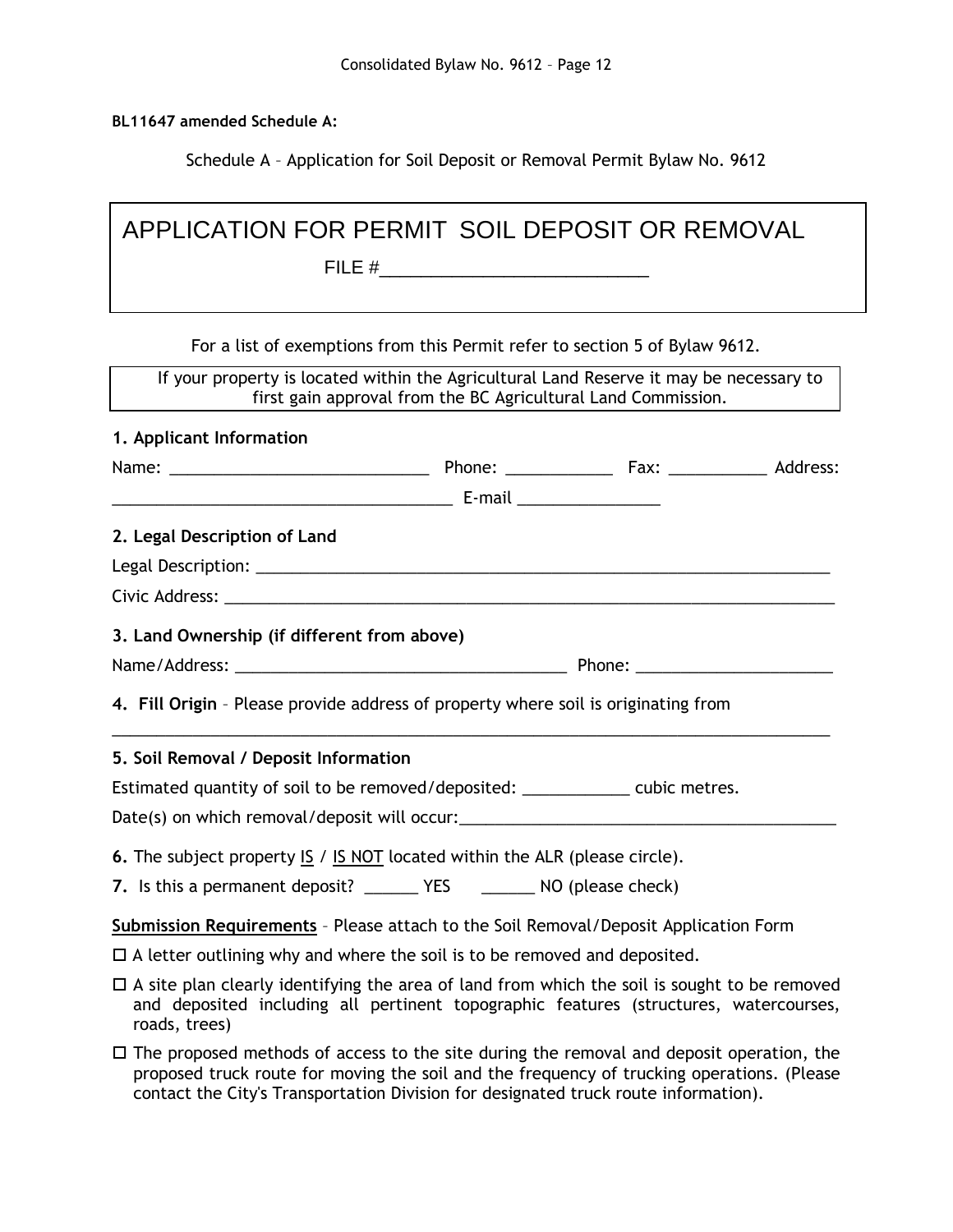$\Box$  The proposed methods of noise and dust control during the removal and deposit operation.

 $\Box$  A site grading plan including the proposed slopes which will be maintained upon project completion.

 $\Box$  The methods proposed for drainage and erosion control for the new contours of the land.

For **Blasting** Please Also Include:

|            |  |  |  | $\Box$ Plan of the area to be blasted including separation distances from adjacent lands and |  |  |  |
|------------|--|--|--|----------------------------------------------------------------------------------------------|--|--|--|
| buildings; |  |  |  |                                                                                              |  |  |  |

 $\square$  Blasters contact information;

 $\square$  Proof of WCB certification;

 $\square$  Proof of insurance;

Proposed Community Notification Plan and copies of proposed notices; and

 $\square$  Blast Monitoring Plan including submission of monitoring results to the City.

SIGNATURE: \_\_\_\_\_\_\_\_\_\_\_\_\_\_\_\_\_\_\_\_\_\_\_\_\_\_\_\_\_ DATE: \_\_\_\_\_\_\_\_\_\_\_\_\_\_\_\_\_\_\_\_\_\_\_\_\_

Schedule B – Soil Deposit and Removal Permit

## **Soil Deposit and Removal Permit (Bylaw No. 9612)**

Authorization is Hereby Given To:

Applicant Name : \_\_\_\_\_\_\_\_\_\_\_\_\_\_\_\_\_\_\_\_\_\_\_\_\_\_\_\_\_\_\_\_\_\_\_\_\_\_\_\_\_\_\_\_\_\_\_\_\_\_\_\_\_

Applicant Address: \_\_\_\_\_\_\_\_\_\_\_\_\_\_\_\_\_\_\_\_\_\_\_\_\_\_\_\_\_\_\_\_\_\_\_\_\_\_\_\_\_\_\_\_\_\_\_\_\_\_\_\_

1. To Place / Remove \_\_\_\_\_\_\_ cubic metres fill on/from \_\_\_\_(short legal Address) to

\_\_\_\_\_(Purpose of deposit / removal)

In accordance with the terms and conditions of the Soil Deposit Bylaw, and the following additional terms and conditions prescribed by the:

## **A) Local Authority**:

#### **1.0 Location**

This approval only applies to placement / Removal of fill material on Lot \_\_,

Section \_\_, Township \_\_, O.D.Y.D., Plan \_\_\_\_, located at (Civic address) **\_\_\_\_\_\_\_\_\_\_**, as described on the site plan attached to this permit.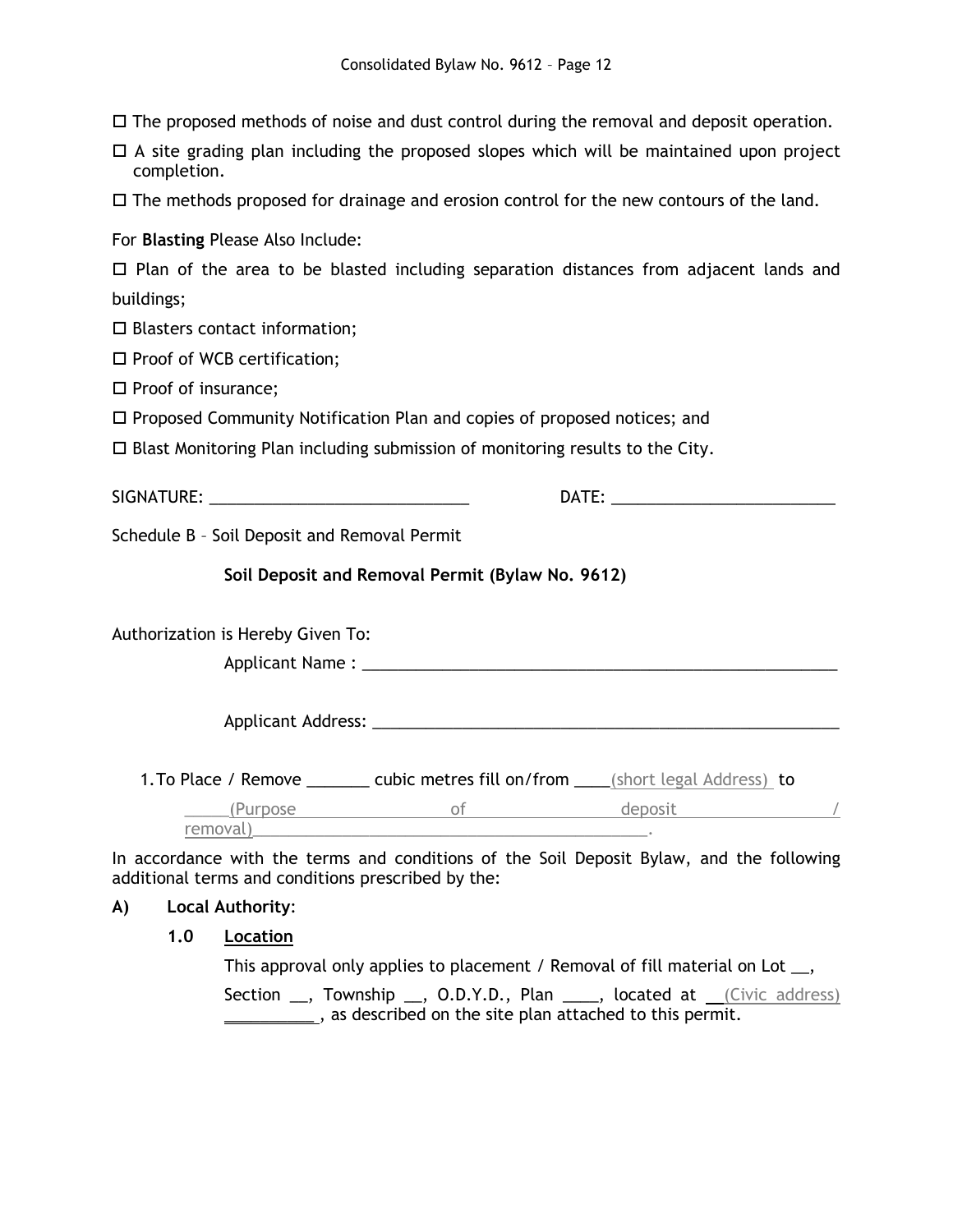# **2.0 Term**

The approval is valid for \_\_\_\_\_\_\_\_\_\_\_ months from the date of the issuance of the permit, or until completion of the project, whichever occurs first.

# **3.0 General Conditions**

- (a) All damage to municipally or privately-owned drainage facilities, highways, or lands, or other municipally or privately-owned property, or natural watercourses, resulting from the removal or deposit, or any activities related directly to the removal or deposit, shall be repaired by the Permittee.
- (b) All drainage facilities and natural watercourses shall be kept free from silt, clay, sand, rubble, debris, gravel and any other matter or thing originating from any movement of soil and causing obstruction to such drainage or natural watercourses.
- (c) The deposit or removal operations shall not encroach upon, undermine or physically damage any property.
- (d) No natural watercourse shall be altered or diverted, except with the approval of the Ministry of Environment.
- (e) The finished slope of the deposit shall have a maximum slope of 2:1
- (f) The finished slope of the deposit shall respect the natural contour of the surrounding area.
- (g) No person engaged in the soil removal or deposit operation shall cause or permit dust or dirt to escape there from so as to constitute a nuisance to any other person.
- (h) The size and configuration of the removed or deposited soil shall not adversely affect the air, light or view of adjoining or adjacent properties, nor shall it substantially alter the appearance and nature of the surrounding area.
- (i) No person shall deposit soil so as to raise the elevation of a legal parcel more than 1.2 metres above the natural grade of an abutting property, except as required by the Subdivision Approving Officer for flood protection.